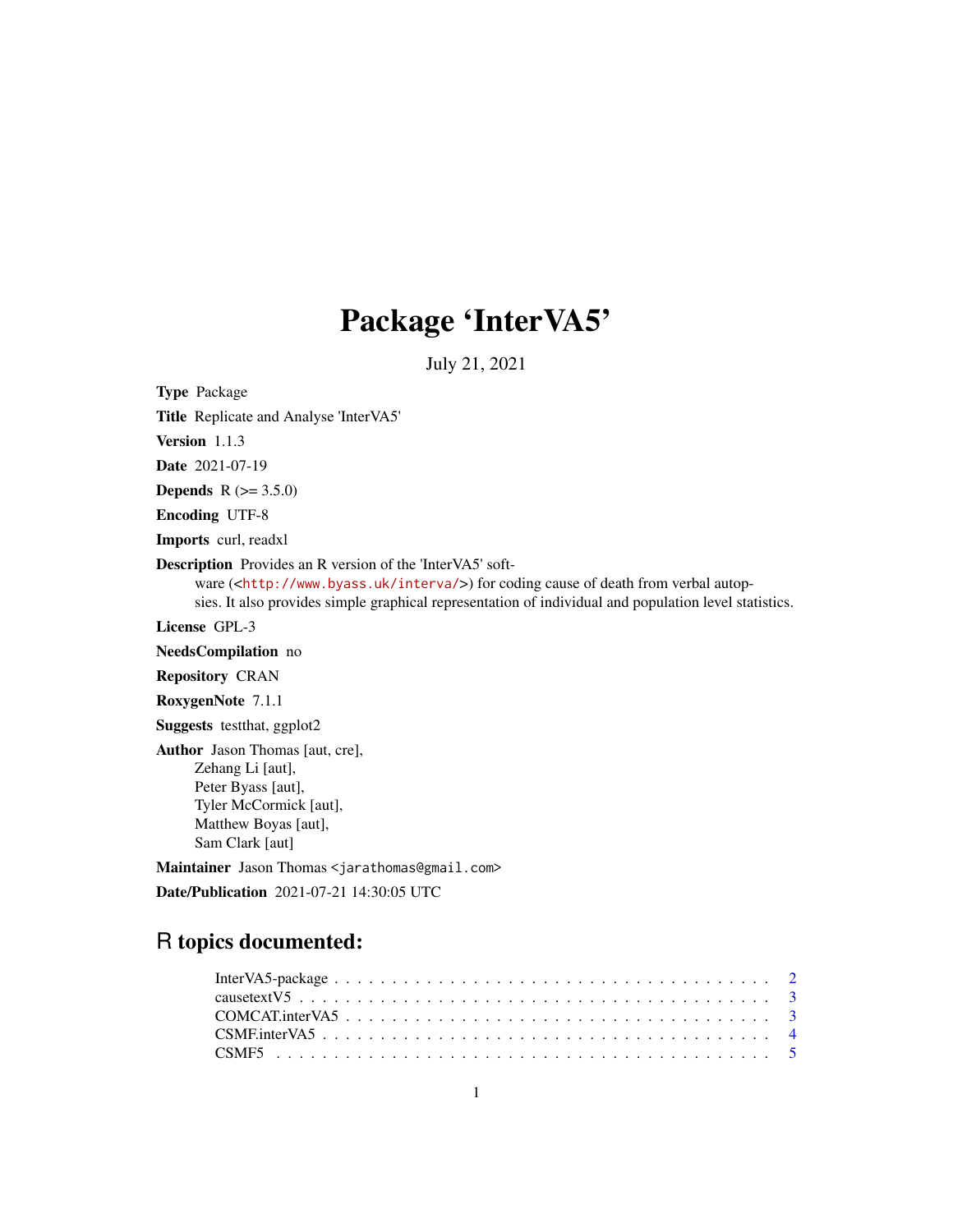# <span id="page-1-0"></span>2 InterVA5-package

| Index |  |
|-------|--|

InterVA5-package *Perform InterVA5 algorithm and provide graphical summarization of COD distribution.*

#### Description

Computes individual cause of death and population cause-specific mortality fractions using the InterVA5 algorithm. Provides a simple graphical representation of the result.

#### Details

To get the most up-to-date version of the package, as well as the past versions, please check the github repository at: <https://github.com/verbal-autopsy-software/InterVA5>

| Package: | InterVA5   |
|----------|------------|
| Type:    | Package    |
| Version: | 1.0        |
| Date:    | 2018-02-01 |
| License: | GPL-3      |

### Author(s)

Jason Thomas, Zehang Li, Tyler McCormick, Sam Clark Maintainer: Jason Thomas <jarathomas@gmail.com>

#### References

http://www.byass.uk/interva/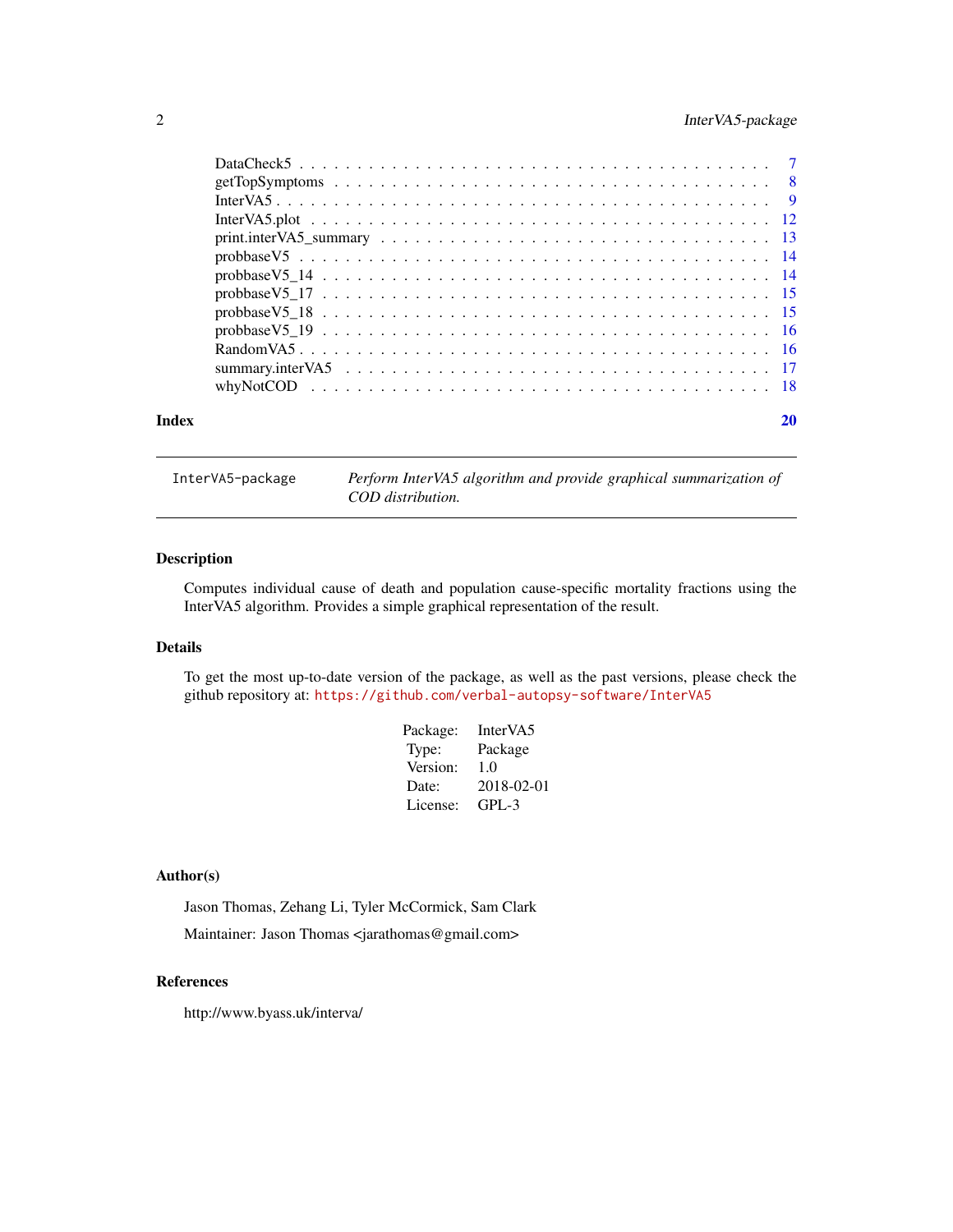<span id="page-2-0"></span>

This is the translation of COD abbreviation codes into their corresponding full names.

# Format

A data frame with the translation of codes to their names for 3 pregnancy statuses, 61 CODs (both the version of COD only and COD with group code), and 6 circumstances of mortality (COMCAT).

# Examples

data(causetextV5)

| COMCAT.interVA5 | Summarize population level mortality fraction by Circumstance of |
|-----------------|------------------------------------------------------------------|
|                 | Mortality Category                                               |

# Description

The function takes input of a list of va object and calculates the mortality fraction by Circumstance of Mortality Category.

## Usage

COMCAT.interVA5(va)

#### Arguments

va The list of va object to summarize.

# Value

dist.cod The cause-specific mortality fraction (including undetermined category).

#### Author(s)

Jason Thomas, Zehang LI, Tyler McCormick, Sam Clark

# See Also

[CSMF5](#page-4-1)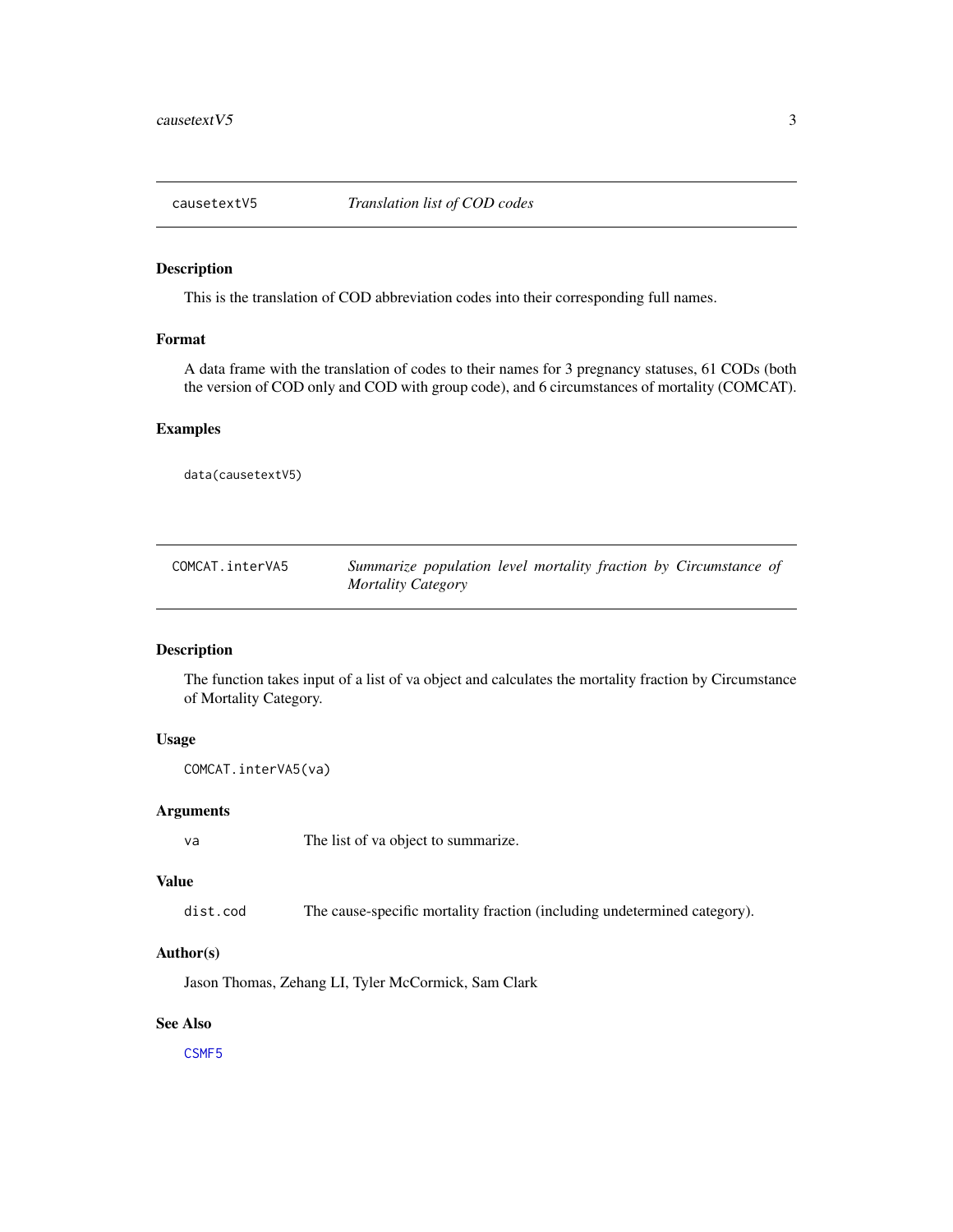#### Examples

```
## Not run:
data(RandomVA5)
# only fit first 20 observations for a quick illustration
RandomVA5 <- RandomVA5[1:20, ]
sample.output <- InterVA5(RandomVA5, HIV = "h", Malaria = "v",
      write=TRUE, directory = tempdir(),
      filename = "VA5_result", output = "extended", append = FALSE)
## Get CSMF without plots
comcat <- COMCAT.interVA5(sample.output$VA5)
## End(Not run)
```
<span id="page-3-1"></span>CSMF.interVA5 *Summarize population level cause-specific mortality fraction as InterVA5 suggested.*

#### Description

The function takes input of a list of va object and calculates the cause-specific mortality fraction. It only calculates CSMF5 as aggregation of up to the third largest causes.

## Usage

CSMF.interVA5(va)

#### Arguments

va The list of va object to summarize.

# Value

dist.cod The cause-specific mortality fraction (including undetermined category).

# Author(s)

Jason Thomas, Zehang LI, Tyler McCormick, Sam Clark

#### See Also

[CSMF5](#page-4-1)

<span id="page-3-0"></span>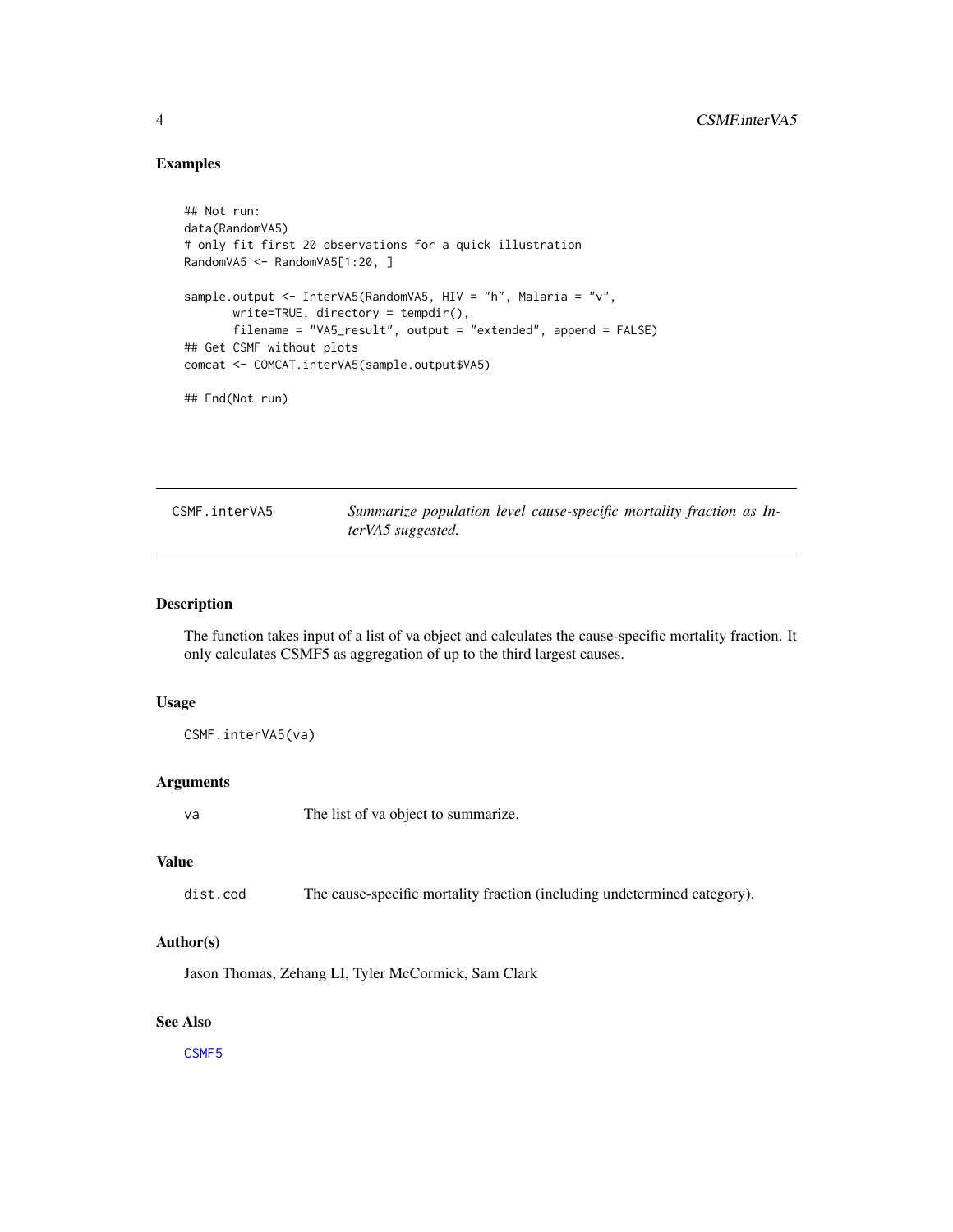#### <span id="page-4-0"></span> $CSMF5$  5

#### Examples

```
## Not run:
data(RandomVA5)
# only fit first 20 observations for a quick illustration
RandomVA5 <- RandomVA5[1:20, ]
sample.output <- InterVA5(RandomVA5, HIV = "h", Malaria = "v", write=TRUE,
     directory = tempdir(), filename = "VA5_result", output = "extended", append = FALSE)
## Get CSMF without plots
csmf <- CSMF.interVA5(sample.output$VA5)
## End(Not run)
```
<span id="page-4-1"></span>CSMF5 *Summarize and plot a population level distribution of va probabilities.*

# Description

The function takes input of a list of va object and produces a summary plot for the population distribution.

# Usage

```
CSMF5(
  va,
  top.aggregate = NULL,
  InterVA.rule = FALSE,
  noplot = FALSE,
  title = "Top CSMF Distribution",
  type = "bar",top.plot = 10,return.barplot = FALSE,
 min.prob = 0,...
\mathcal{L}
```
#### Arguments

| va            | The list of va object to summarize.                                                                                                                                                                                                                                       |
|---------------|---------------------------------------------------------------------------------------------------------------------------------------------------------------------------------------------------------------------------------------------------------------------------|
| top.aggregate | Integer indicating how many causes from the top need to go into summary. The<br>rest of the probabilities goes into an extra category "Undetermined". When<br>set to NULL, default is all causes to be considered. This is only used when<br>InterVA.rule set to "FALSE". |
| InterVA.rule  | If it is set to "TRUE", only the top 3 causes reported by InterVA5 is calculated<br>into CSMF as in InterVA5. The rest of probabilities goes into an extra category<br>"Undetermined". Default set to "FALSE".                                                            |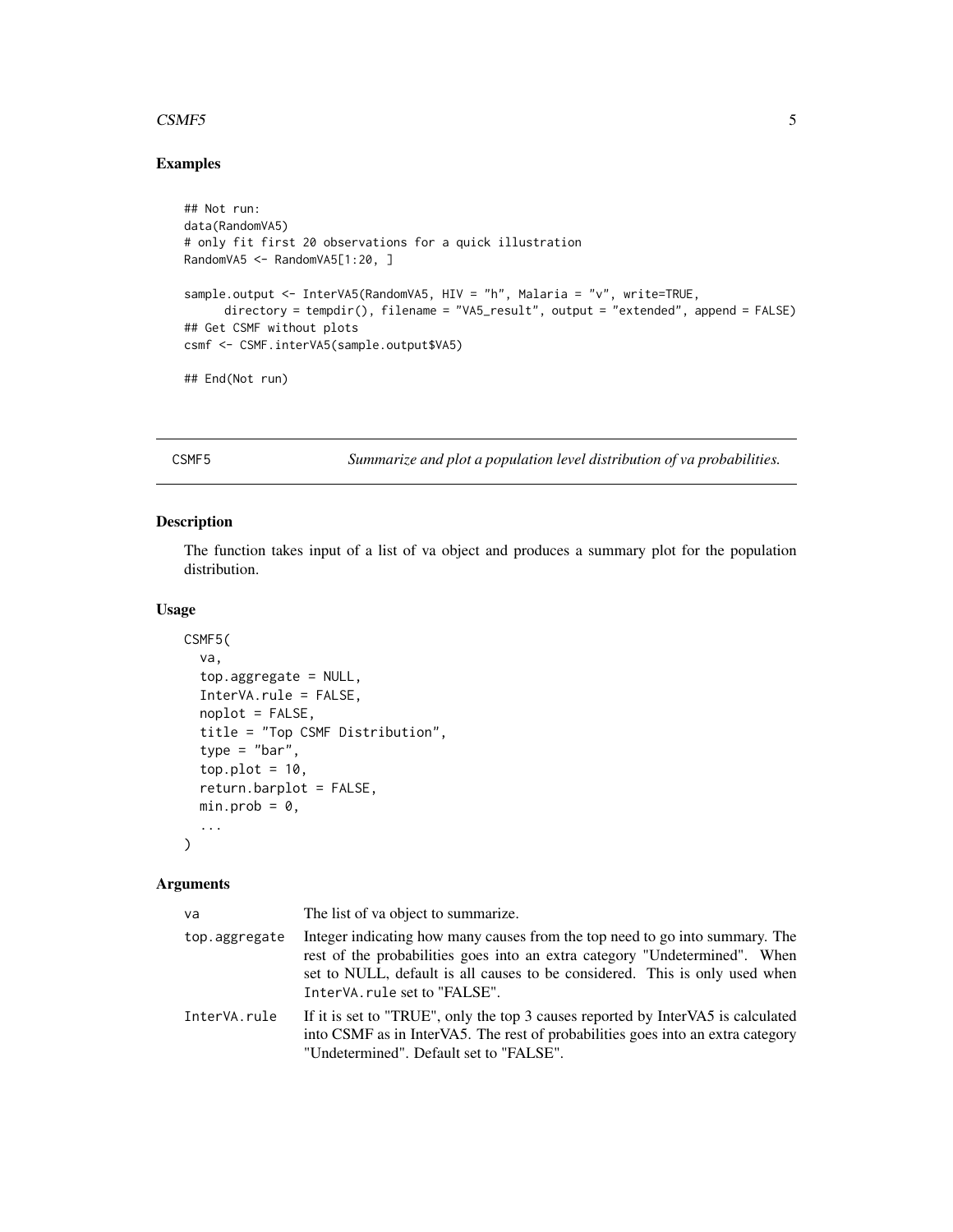<span id="page-5-0"></span>

| noplot   | A logical value indicating whether the plot will be shown. If it is set to "TRUE",<br>only the CSMF will be returned.                                                                                    |
|----------|----------------------------------------------------------------------------------------------------------------------------------------------------------------------------------------------------------|
| title    | A character string for the title of the CSMF plot.                                                                                                                                                       |
| type     | An indicator of the type of chart to plot. "pie" for pie chart; "bar" for bar chart.                                                                                                                     |
| top.plot | the maximum number of causes to plot in bar plot                                                                                                                                                         |
|          | return barplot A logical indicating if the (barplot) ggplot() object should be returned (instead<br>of printed). Default value is FALSE.                                                                 |
| min.prob | The minimum probability that is to be plotted in bar chart, or to be labeled in<br>pie chart.                                                                                                            |
| .        | Arguments to be passed to/from graphic function barplot, pie, and more graph-<br>ical paramters (see par). They will affect the main title, size and font of labels,<br>and the radius of the pie chart. |
|          |                                                                                                                                                                                                          |

### Value

| dist.cod | The population probability of CODs. |  |  |
|----------|-------------------------------------|--|--|
|----------|-------------------------------------|--|--|

# Author(s)

Jason Thomas, Zehang LI, Tyler McCormick, Sam Clark

#### See Also

[CSMF.interVA5](#page-3-1)

# Examples

```
## Not run:
data(RandomVA5)
# only fit first 20 observations for a quick illustration
RandomVA5 <- RandomVA5[1:20, ]
sample.output <- InterVA5(RandomVA5, HIV = "h", Malaria = "v", write = FALSE,
       directory = tempdir(), filename = "VA5_result", output = "extended",
       append = FALSE)## Get CSMF by considering only top 3 causes reported by InterVA5.
## This is equivalent to using CSMF.interVA5() command Note that
## it's different from using all top 3 causses, since they may not
## all be reported
CSMF.summary <- CSMF5(sample.output, InterVA.rule = TRUE,
  noplot = TRUE)
## Population level summary using pie chart
CSMF.summary2 <- CSMF5(sample.output, type = "pie",
min.prob = 0.01, title = "population COD distribution using pie chart",
 clockwise = FALSE, radius = 0.7, cex = 0.7, cex.main = 0.8)
```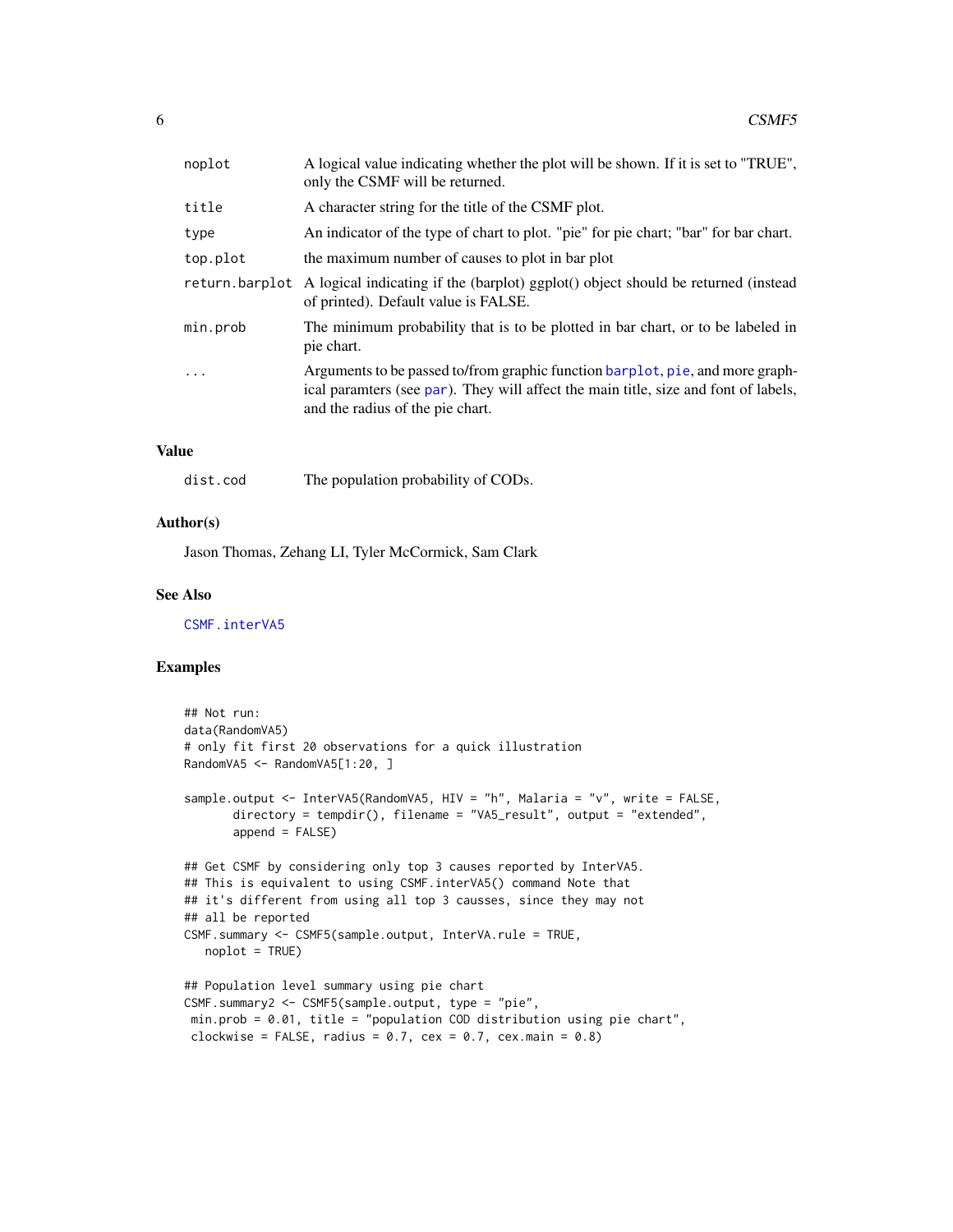# <span id="page-6-0"></span>DataCheck5 7

```
## Population level summary using bar chart
CSMF.summary3 <- CSMF5(sample.output, type = "bar",
 min.prob = 0.01, title = "population COD distribution using bar chart",
  cex.mainloop = 1)CSMF.summary4 <- CSMF5(sample.output, type = "bar",
  top.plot = 5, title = "Top 5 population COD distribution",
  cex.mainloop = 1)## End(Not run)
```
DataCheck5 *Data cleaning for InterVA-5 algorithm*

#### Description

This function implements the data cleaning steps in the InterVA5 software.

# Usage

DataCheck5(Input, id, probbaseV5, InSilico\_check = FALSE, write)

# Arguments

| Input      | original data vector for one observation coded by 0 (absence), 1 (presence), and<br>NA (missing).                                                                                                                                                                     |
|------------|-----------------------------------------------------------------------------------------------------------------------------------------------------------------------------------------------------------------------------------------------------------------------|
| id         | id for this observation                                                                                                                                                                                                                                               |
| probbaseV5 | matrix of probbase V5                                                                                                                                                                                                                                                 |
|            | InSilico_check logical indicator for if the check uses InSilicoVA rule. InSilicoVA rule sets all<br>symptoms that should not be asked to missing. In contrast, the default InterVA5<br>rule sets these symptoms to missing only when they take the substantive value. |
| write      | logical indicator of writing to file.                                                                                                                                                                                                                                 |

#### Value

| Output     | new data vector                   |
|------------|-----------------------------------|
| firstPass  | message for the first pass check  |
| secondPass | message for the second pass check |

#### Author(s)

Jason Thomas, Zehang Li, Tyler McCormick, Sam Clark

# References

http://www.interva.net/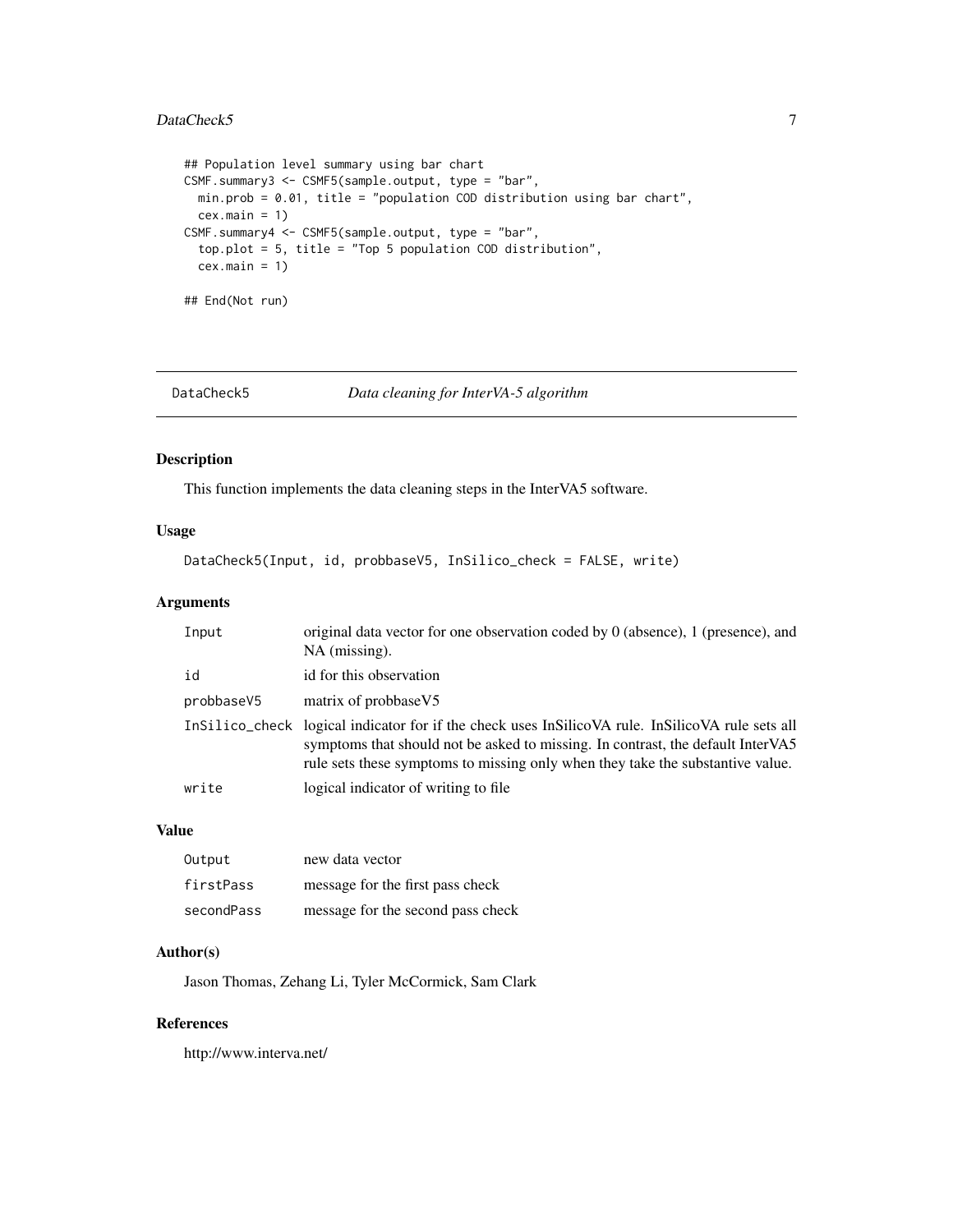# See Also

[InterVA5.plot](#page-11-1)

# Examples

```
data(RandomVA5)
data(probbaseV5)
probbaseV5 <- as.matrix(probbaseV5)
RandomVA5 <- as.matrix(RandomVA5)
input <- as.character(RandomVA5[1, ])
input[which(toupper(input) == "N")] <- "0"
input[which(toupper(input) == "Y")] < - "1"input[which(input != "1" &amp; input != "0")] < -NAinput <- as.numeric(input)
output <- DataCheck5(Input=input, id="d1", probbaseV5=probbaseV5, write=TRUE)
```
<span id="page-7-1"></span>getTopSymptoms *Get the symptoms with the largest conditional probability (symptom | cause) for causes assigned by InterVA-5.*

# Description

The function takes an interVA5 object and the data used to assign the causes, and returns the the symptoms that contribute to the cause assignment (ranked in order of the conditional probabilities of observing a symptom, given the death is due to that particular cause).

#### Usage

getTopSymptoms(object, data, IDs = NULL, pretty = TRUE, includeAll = FALSE)

#### Arguments

| object     | An interVA5 object (i.e., the results returned from the InterVA5() function).                                                                                                                                     |
|------------|-------------------------------------------------------------------------------------------------------------------------------------------------------------------------------------------------------------------|
| data       | The input data that InterVA5 used to assign the causes of death.                                                                                                                                                  |
| IDs        | A vector that contains the IDs for each death (note that all of IDs are contained<br>in data SID and object SID).                                                                                                 |
| pretty     | A logical indicating if you want the results in an easy-to-read format (default is<br>'TRUE')                                                                                                                     |
| includeAll | A logical indicating if you want all of the symptoms included in the output (even<br>those which are absent or have a value of missing/no) (default is 'FALSE' which<br>only includes symptoms that are present). |

<span id="page-7-0"></span>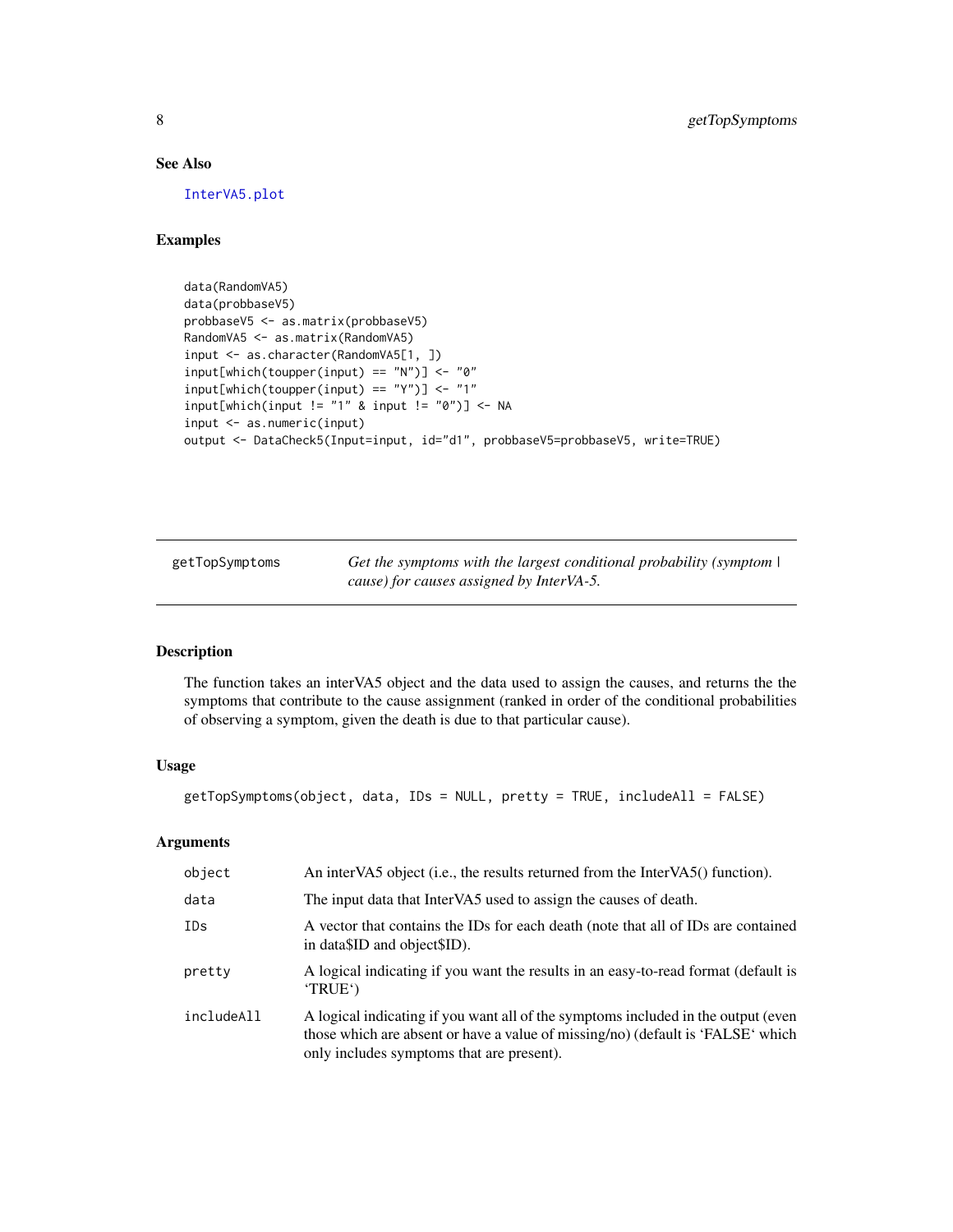#### <span id="page-8-0"></span>InterVA5 9

### Value

dist.cod A list of results for each death (organized by ID). For each death, a list is returned that includes the death's ID, the cause, and a vector of strings listing a symptom, it if contributes to the cause assignment (if includeAll = TRUE), and the conditional probability of observing the symptom given that the death is due to this cause.

# Author(s)

Jason Thomas, Zehang LI, Tyler McCormick, Sam Clark

# See Also

[InterVA5](#page-8-1)[,getTopSymptoms](#page-7-1)

#### Examples

```
## Not run:
data(RandomVA5)
sample.output <- InterVA5(RandomVA5, HIV = "h", Malaria = "v", write=FALSE)
topSymptoms <- getTopSymptoms(object = sample.output,
                              data = RandomVA5,
                              IDs = sample.output$ID[1],
                              pretty = TRUE,
                              includeAll = FALSE)
```
## End(Not run)

<span id="page-8-1"></span>InterVA5 *Provide InterVA5 analysis on the data input.*

#### Description

This function implements the algorithm in the InterVA5 software. It produces individual cause of death (COD) and population cause-specific mortality fractions. The output is saved in a .csv file specified by user. The calculation is based on the conditional and prior distribution of 61 CODs. The function can also save the full probability distibution of each individual to file. All information about each individual is saved to a va class object.

# Usage

```
InterVA5(
  Input,
 HIV,
 Malaria,
 write = TRUE,
```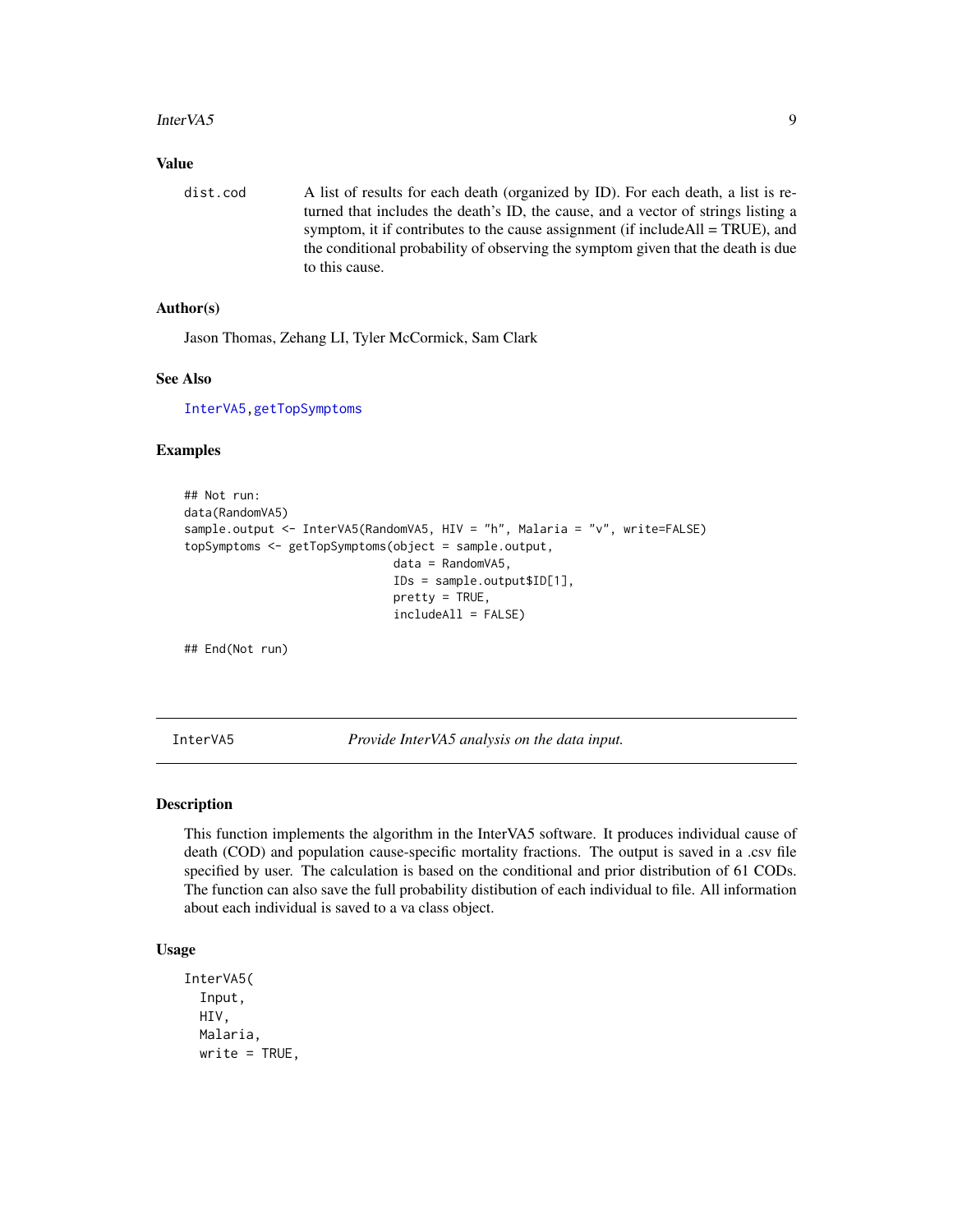```
directory = NULL,
filename = "VA5_result",
output = "classic",
append = FALSE,
groupcode = FALSE,
sci = NULL,returnCheckedData = FALSE,
...
```

```
)
```
# Arguments

| Input             | A matrix input, or data read from csv files in the same format as required by<br>InterVA5. Sample input is included as data(RandomVA5).                                                                                                                           |
|-------------------|-------------------------------------------------------------------------------------------------------------------------------------------------------------------------------------------------------------------------------------------------------------------|
| HIV               | An indicator of the level of prevalence of HIV. The input should be one of the<br>following: "h"(high),"l"(low), or "v"(very low).                                                                                                                                |
| Malaria           | An indicator of the level of prevalence of Malaria. The input should be one of<br>the following: "h"(high)," $l$ "(low), or "v"(very low).                                                                                                                        |
| write             | A logical value indicating whether or not the output (including errors and warn-<br>ings) will be saved to file. If the value is set to TRUE, the user must also provide<br>a value for the parameter "directory".                                                |
| directory         | The directory to store the output from InterVA5. It should either be an exist-<br>ing valid directory, or a new folder to be created. If no path is given and the<br>parameter for "write" is true, then the function stops and and error message is<br>produced. |
| filename          | The filename the user wish to save the output. No extension needed. The output<br>is in .csv format by default.                                                                                                                                                   |
| output            | "classic": The same deliminated output format as InterVA5; or "extended": de-<br>limited output followed by full distribution of cause of death proability.                                                                                                       |
| append            | A logical value indicating whether or not the new output should be appended to<br>the existing file.                                                                                                                                                              |
| groupcode         | A logical value indicating whether or not the group code will be included in the<br>output causes.                                                                                                                                                                |
| sci               | A data frame that contains the symptom-cause-information (aka Probbase) that<br>InterVA uses to assign a cause of death.                                                                                                                                          |
| returnCheckedData |                                                                                                                                                                                                                                                                   |
|                   | A logical indicating if the checked data (i.e., the data that have been modified<br>by the consistency checks) should be returned.                                                                                                                                |
| $\cdots$          | not used                                                                                                                                                                                                                                                          |

# Details

Be careful if the input file does not match InterVA5 input format strictly. The function will run normally as long as the number of symptoms are correct. Any inconsistent symptom names will be printed in console as warning. If there is a wrong match of symptom from warning, please change the input to the correct order.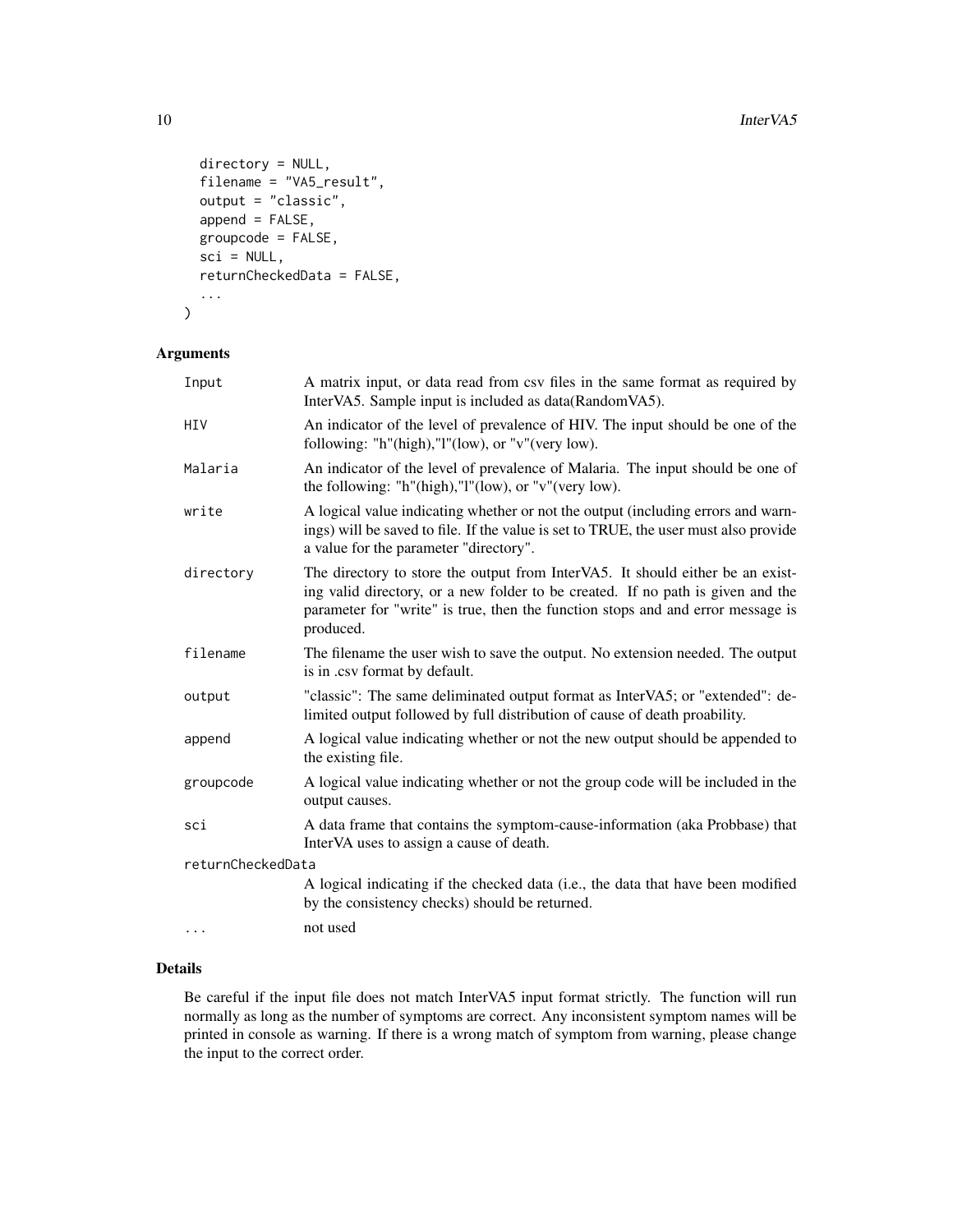#### <span id="page-10-0"></span>InterVA5 11

# Value

| ID                 | identifier from batch (input) file    |
|--------------------|---------------------------------------|
| <b>MALPREV</b>     | selected malaria prevalence           |
| <b>HIVPREV</b>     | selected HIV prevalence               |
| PREGSTAT           | most likely pregnancy status          |
| PREGLIK            | likelihood of PREGSTAT                |
| <b>PRMAT</b>       | likelihood of maternal death          |
| INDET              | indeterminate outcome                 |
| CAUSE1             | most likely cause                     |
| LIK1               | likelihood of 1st cause               |
| CAUSE <sub>2</sub> | second likely cause                   |
| LIK2               | likelihood of 2nd cause               |
| CAUSE3             | third likely cause                    |
| LIK3               | likelihood of 3rd cause               |
| COMCAT             | most likely circumstance of mortality |
| <b>COMNUM</b>      | likelihood of COMCAT                  |
| wholeprob          | full distribution of causes of death  |

# Author(s)

Jason Thomas, Zehang Li, Tyler McCormick, Sam Clark

# References

http://www.interva.net/

# See Also

[InterVA5.plot](#page-11-1)

# Examples

```
data(RandomVA5)
# only fit first 5 observations for a quick illustration
RandomVA5 <- RandomVA5[1:5, ]
## to get easy-to-read version of causes of death make sure the column
## orders match interVA5 standard input this can be monitored by checking
## the warnings of column names
sample.output1 <- InterVA5(RandomVA5, HIV = "h", Malaria = "l", write = FALSE,
   directory = tempdir(), filename = "VA5_result", output = "extended", append = FALSE)
```
## Not run: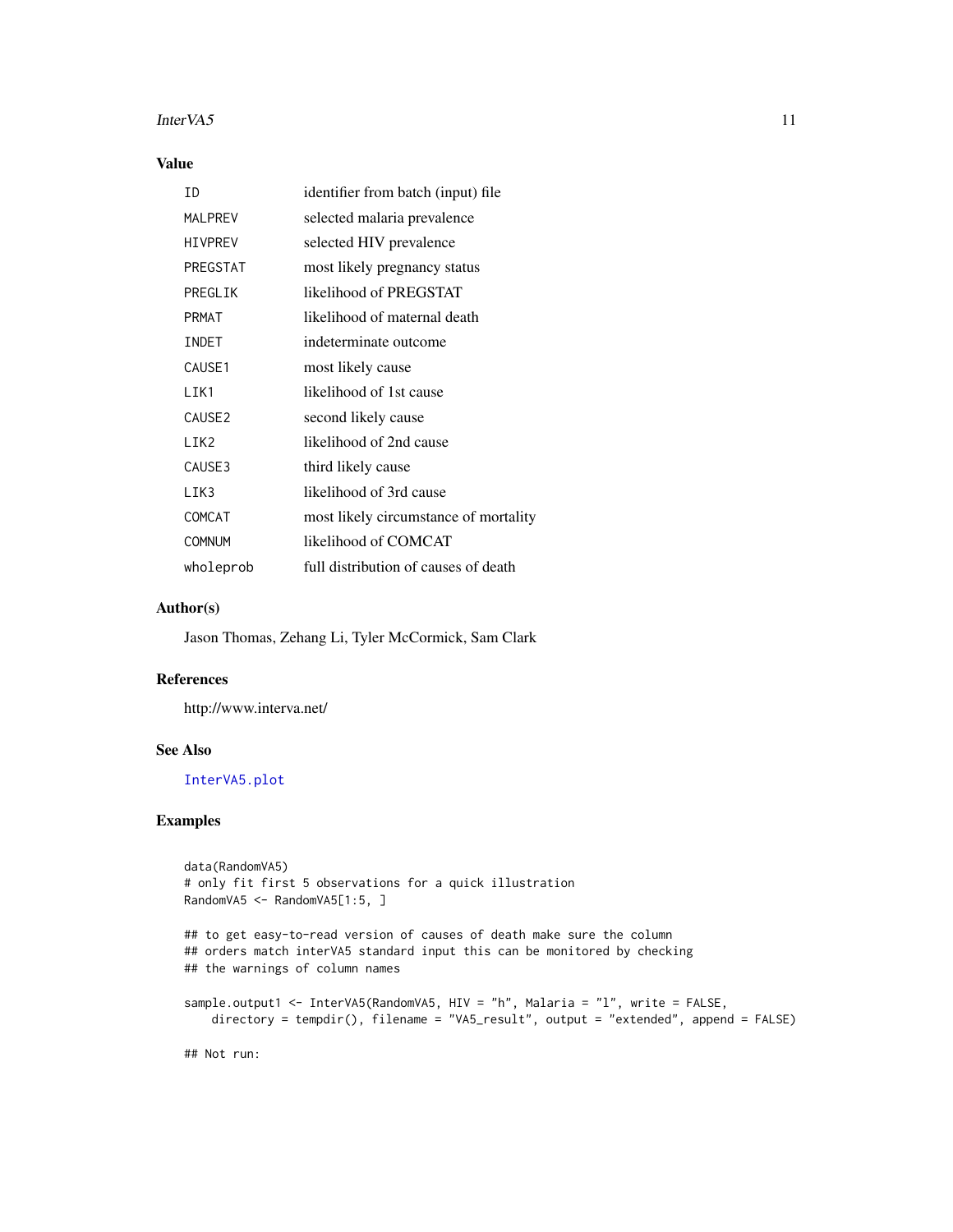```
## to get causes of death with group code for further usage
sample.output2 <- InterVA5(RandomVA5, HIV = "h", Malaria = "l",
  write = FALSE, directory = "VA test", filename = "VA5_result_wt_code", output = "classic",
   append = FALSE, groupcode = TRUE)
## End(Not run)
```
<span id="page-11-1"></span>InterVA5.plot *Plot an individual-level distribution of va probabilities.*

# Description

The function takes an input of a single va object and produces a summary plot for it.

# Usage

```
InterVA5.plot(
  va,
  type = "bar",title = "Top CSMF Distribution",
 min.prob = 0.01,...
)
```
# Arguments

| va       | A va object                                                                                                                                                                                              |
|----------|----------------------------------------------------------------------------------------------------------------------------------------------------------------------------------------------------------|
| type     | An indicator of the type of chart to plot. "pie" for pie chart; "bar" for bar chart.                                                                                                                     |
| title    | A character string for the title of the CSMF plot.                                                                                                                                                       |
| min.prob | The minimum probability that is to be plotted in bar chart, or to be labeled in<br>pie chart.                                                                                                            |
| $\cdots$ | Arguments to be passed to/from graphic function barplot, pie, and more graph-<br>ical paramters (see par). They will affect the main title, size and font of labels,<br>and the radius of the pie chart. |

# See Also

[CSMF5](#page-4-1)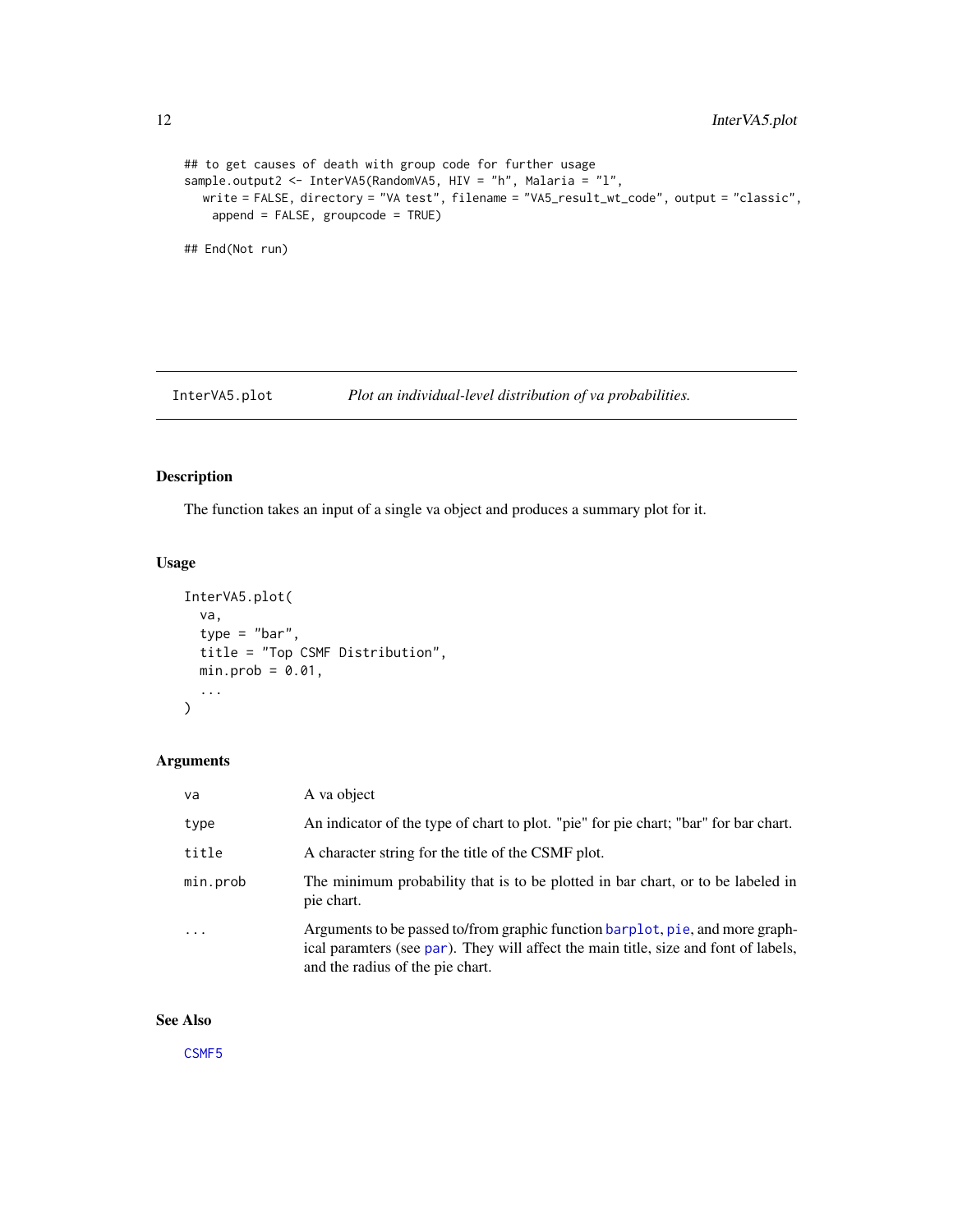# <span id="page-12-0"></span>print.interVA5\_summary 13

#### Examples

```
## Not run:
data(RandomVA5)
# only fit first 20 observations for a quick illustration
RandomVA5 <- RandomVA5[1:20, ]
#' sample.output <- InterVA5(RandomVA5, HIV = "h", Malaria = "v", write = FALSE,
   directory = tempdir(), filename = "VA5_result", output = "extended", append = FALSE)
## Individual level summary using pie chart
InterVA5.plot(sample.output$VA5[[3]], type = "pie", min.prob = 0.01,
   main = "1st sample VA analysis using pie chart", clockwise = FALSE,
   radius = 0.6, cex = 0.6, cex.main = 0.8)
## Individual level summary using bar chart
InterVA5.plot(sample.output$VA5[[3]], type = "bar", min.prob = 0.01,
    main = "2nd sample VA analysis using bar chart", cex.mainloop = 0.8)
## End(Not run)
```

```
print.interVA5_summary
```
*Print method for summary of the results obtained from InterVA5 algorithm*

# Description

This function prints the summary message of the fitted results.

#### Usage

```
## S3 method for class 'interVA5_summary'
print(x, \ldots)
```
#### Arguments

| x                       | summary of InterVA5 results |
|-------------------------|-----------------------------|
| $\cdot$ $\cdot$ $\cdot$ | not used                    |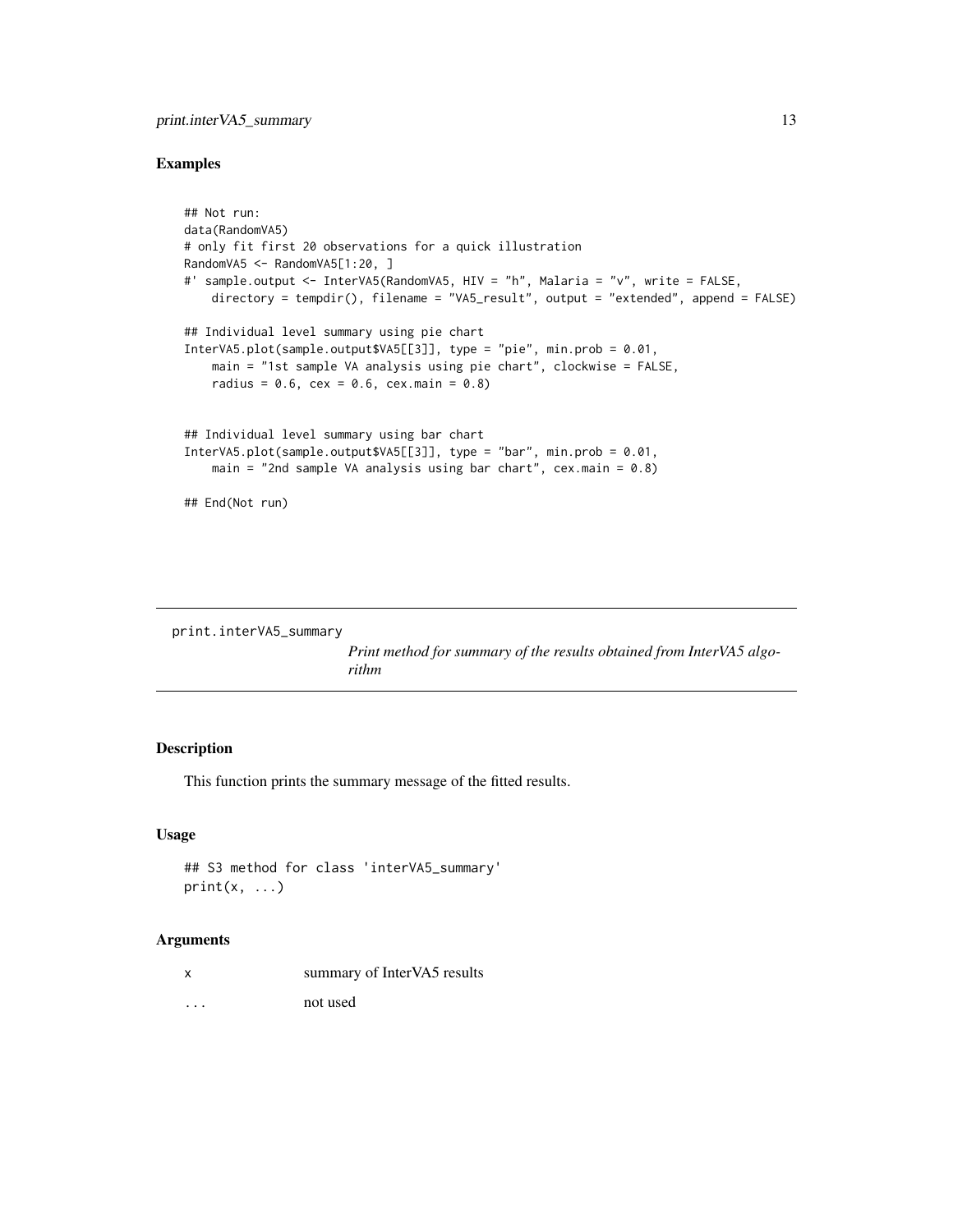<span id="page-13-0"></span>

This is the table of conditional probabilities of symptoms given CODs, along with prior probabilities in the first row. The values are from InterVA-5

#### Format

A data frame with 354 observations on 87 variables. The first row contains observations corresponding to prior probabilities; while the subsequent observations (rows 2 - 354) are the conditional probabilities.

# Examples

data(probbaseV5)

probbaseV5\_14 *Version 14 of the conditional probability of InterVA5*

# Description

This is version 14 (February 15th, 2018) of the table of conditional probabilities of symptoms given CODs, along with prior probabilities in the first row. The values are from InterVA-5

#### Format

A data frame with 354 observations on 87 variables. The first row contains observations corresponding to prior probabilities; while the subsequent observations (rows 2 - 354) are the conditional probabilities.

# Examples

data(probbaseV5\_14)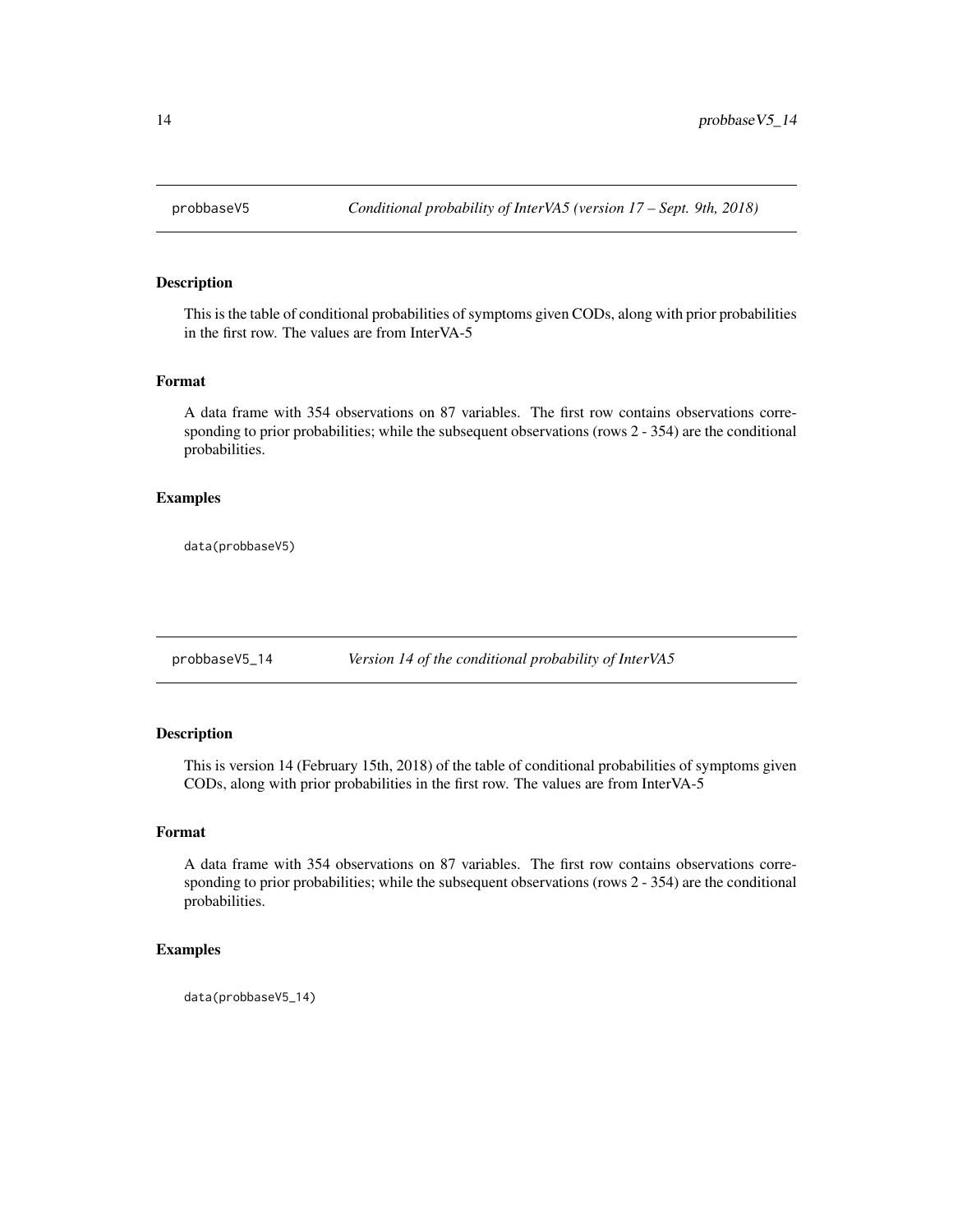<span id="page-14-0"></span>

This is version 17 (Sept. 9th, 2018) of the table of conditional probabilities of symptoms given CODs, along with prior probabilities in the first row. The values are from InterVA-5

#### Format

A data frame with 354 observations on 87 variables. The first row contains observations corresponding to prior probabilities; while the subsequent observations (rows 2 - 354) are the conditional probabilities.

# Examples

data(probbaseV5\_17)

probbaseV5\_18 *Version 18 of the conditional probability of InterVA5*

# Description

This is version 18 (April 3, 2020) of the table of conditional probabilities of symptoms given CODs, along with prior probabilities in the first row. The values are from InterVA-5

#### Format

A data frame with 354 observations on 87 variables. The first row contains observations corresponding to prior probabilities; while the subsequent observations (rows 2 - 354) are the conditional probabilities.

# Examples

data(probbaseV5\_18)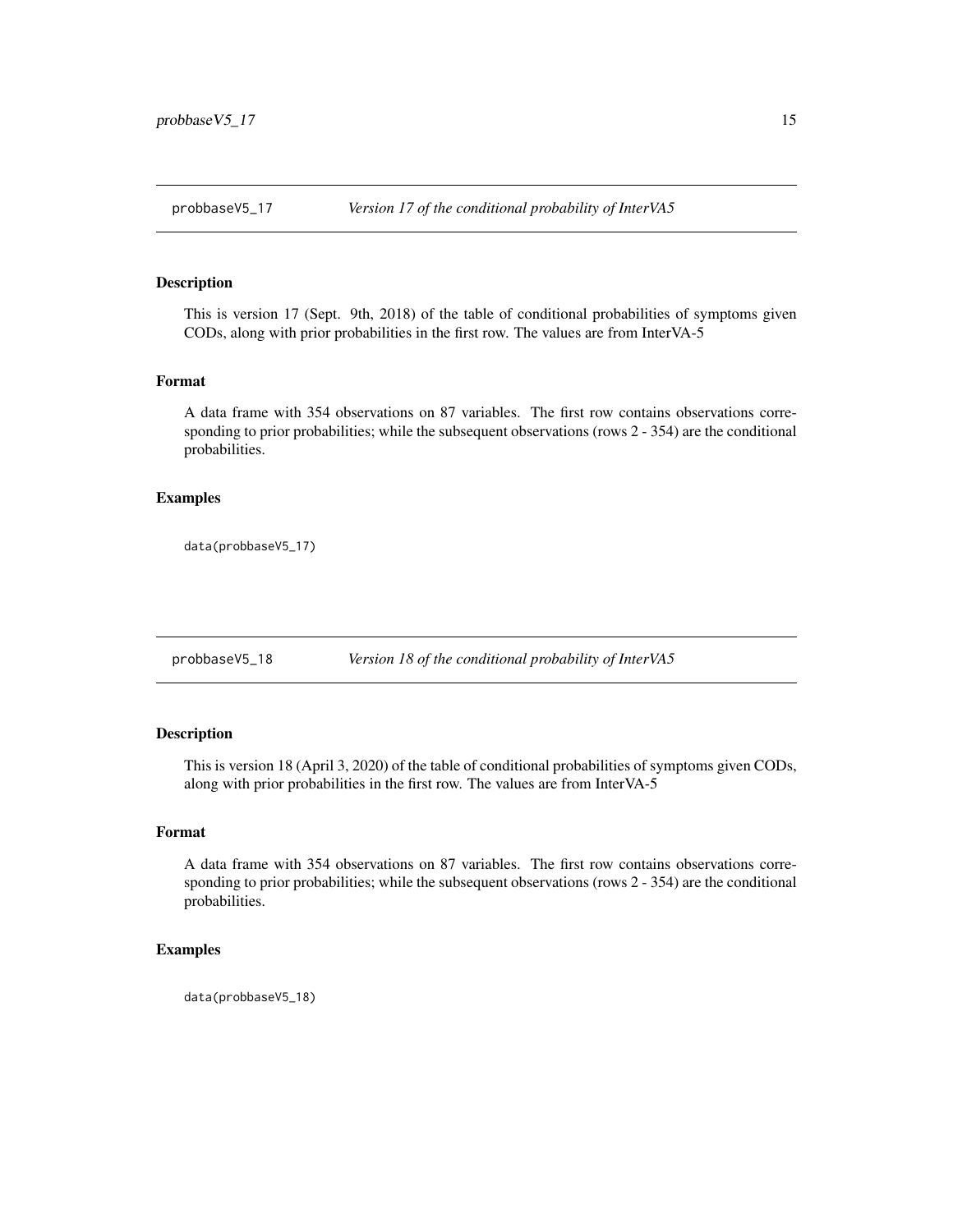<span id="page-15-0"></span>

This is version 19 (July 20, 2021) of the table of conditional probabilities of symptoms given CODs, along with prior probabilities in the first row. The values differ from the last version (v18) of InterVA-5 (interva.net) by setting Pr(abortion-related death  $\vert$  i309 = 1) = "N" Pr(abortion-related death  $\vert$  i310 = 1) = "N" (the previous values were "E").

#### Format

A data frame with 354 observations on 87 variables. The first row contains observations corresponding to prior probabilities; while the subsequent observations (rows 2 - 354) are the conditional probabilities.

# Examples

data(probbaseV5\_19)

RandomVA5 *200 records of Sample Input*

#### Description

This is a dataset consisting of 200 arbitrary sample input deaths in the acceptable format of InterVA5. Any dataset that needs to be analyzed by this package should be in the same format. The order of the input fields must not be changed.

#### Format

200 arbitrary input records.

#### Examples

data(RandomVA5)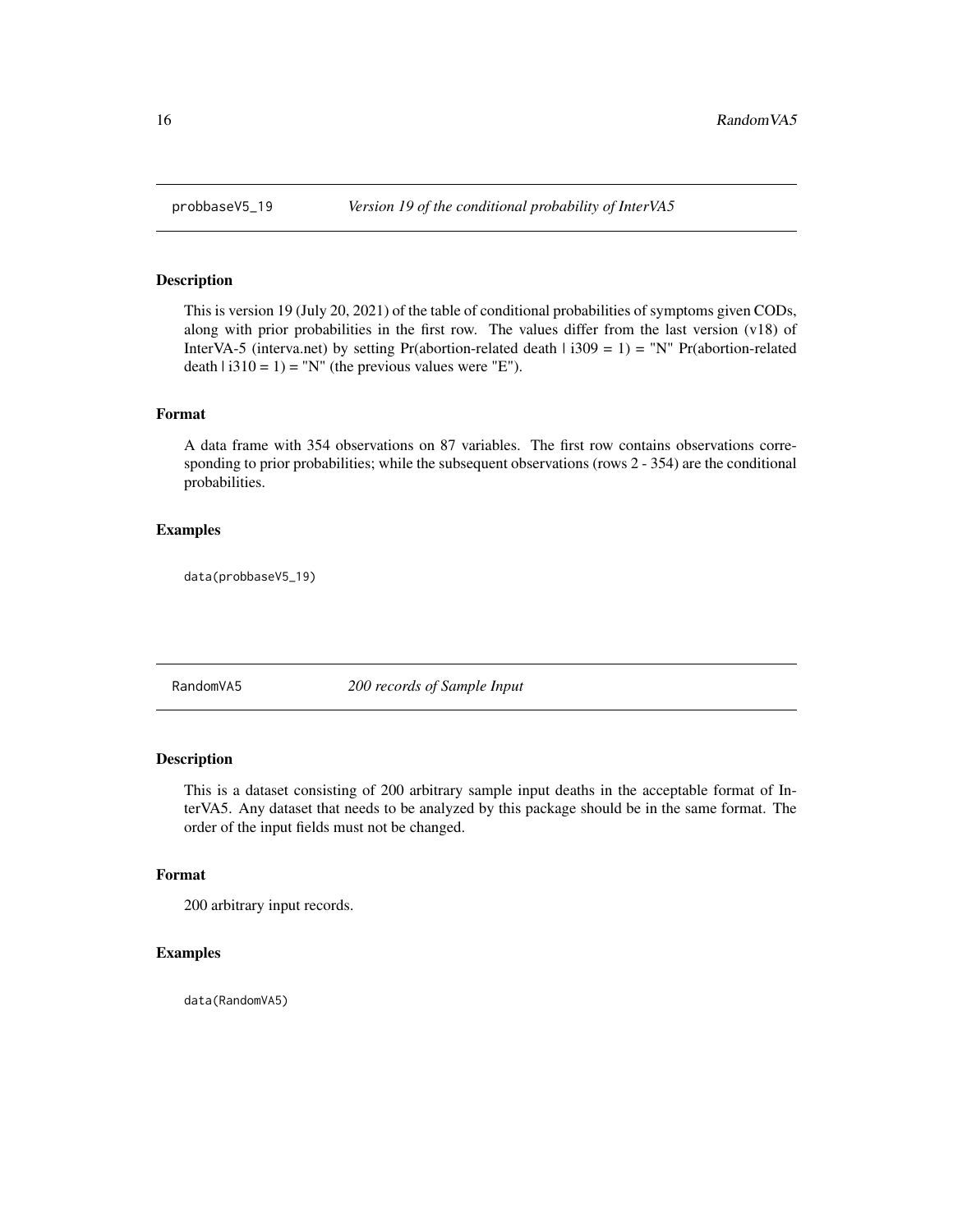<span id="page-16-0"></span>summary.interVA5 *Summary of the results obtained from InterVA5 algorithm*

#### Description

This function prints the summary message of the fitted results.

#### Usage

```
## S3 method for class 'interVA5'
summary(object, top = 5, id = NULL, InterVA.rule = TRUE, \dots)
```
#### Arguments

| object       | fitted object from InterVA5()                                                                                                                                                                                 |
|--------------|---------------------------------------------------------------------------------------------------------------------------------------------------------------------------------------------------------------|
| top          | number of top CSMF to show                                                                                                                                                                                    |
| id           | the ID of a specific death to show                                                                                                                                                                            |
| InterVA.rule | If it is set to "TRUE", only the top 3 causes reported by InterVA5 is calculated<br>into CSMF as in InterVA5. The rest of probabilities goes into an extra category<br>"Undetermined". Default set to "TRUE". |
| .            | not used                                                                                                                                                                                                      |

# References

http://www.interva.net/

#### Examples

```
## Not run:
data(RandomVA5)
# only fit first 20 observations for a quick illustration
RandomVA5 <- RandomVA5[1:20, ]
## to get easy-to-read version of causes of death make sure the column
## orders match interVA5 standard input this can be monitored by checking
## the warnings of column names
sample.output1 <- InterVA5(RandomVA5, HIV = "h", Malaria = "l",
   write = FALSE, directory = tempdir(), filename = "VA5_result",
   output = "extended", append = FALSE)
summary(sample.output1)
summary(sample.output1, top = 10)
summary(sample.output1, id = "sample3")
## End(Not run)
```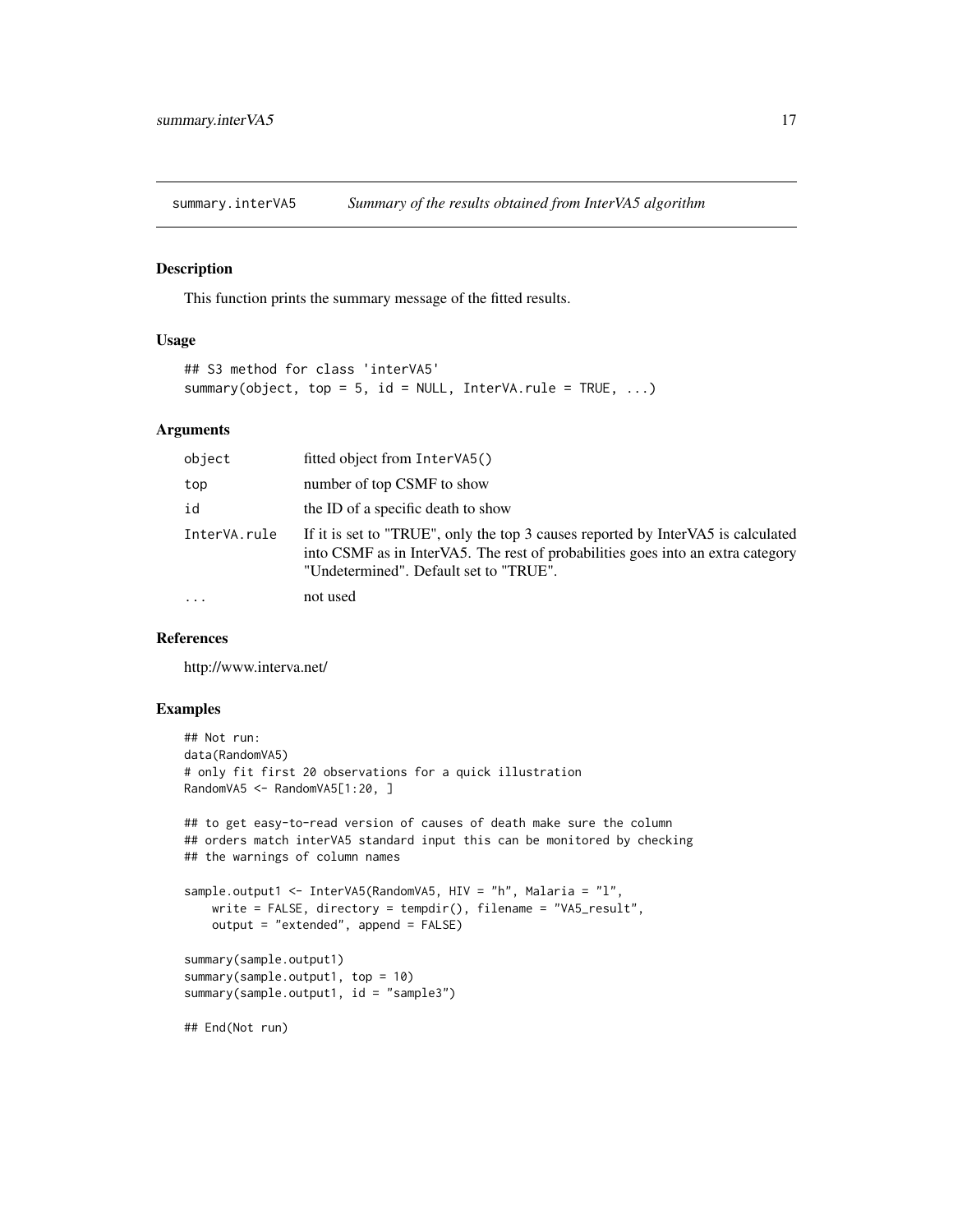<span id="page-17-1"></span><span id="page-17-0"></span>whyNotCOD *Get the symptoms with the largest conditional probability (symptom | cause) using VA data.*

#### Description

The function takes takes verbal autopsy data (which can be passed to InterVA5() to assign causes of death), and returns the the symptoms that contribute to the assignment of a particular cause of death. This function differs from getTopSymptom() in that the user specified the cause for which they would like the results. This is an interactive function in the sense that if a cause is not provided as an argument, then the function will print out a numbered list of possible causes and the user can enter in the number to identify the cause of interest.

#### Usage

whyNotCOD(data, IDs = NULL, cause = NULL, pretty = TRUE, includeAll = FALSE)

#### Arguments

| data       | The input data that InterVA5 used to assign the causes of death.                                                                                                                                                  |
|------------|-------------------------------------------------------------------------------------------------------------------------------------------------------------------------------------------------------------------|
| IDs        | A vector that contains the IDs for each death (note that all of IDs are contained<br>in data\$ID and object\$ID).                                                                                                 |
| cause      | A string giving the name of the cause for which the conditional probabilities will<br>be returned.                                                                                                                |
| pretty     | A logical indicating if you want the results in an easy-to-read format (default is<br>'TRUE').                                                                                                                    |
| includeAll | A logical indicating if you want all of the symptoms included in the output (even<br>those which are absent or have a value of missing/no) (default is 'FALSE' which<br>only includes symptoms that are present). |

#### Value

```
dist.cod A list of results for each death (organized by ID). For each death, a list is re-
                   turned that includes the death's ID, the cause, and a vector of strings listing a
                   symptom, it if contributes to the cause assignment (if includeAll = TRUE), and
                   the conditional probability of observing the symptom given that the death is due
                   to this cause.
```
# Author(s)

Jason Thomas, Zehang LI, Tyler McCormick, Sam Clark

#### See Also

[InterVA5](#page-8-1)[,whyNotCOD](#page-17-1)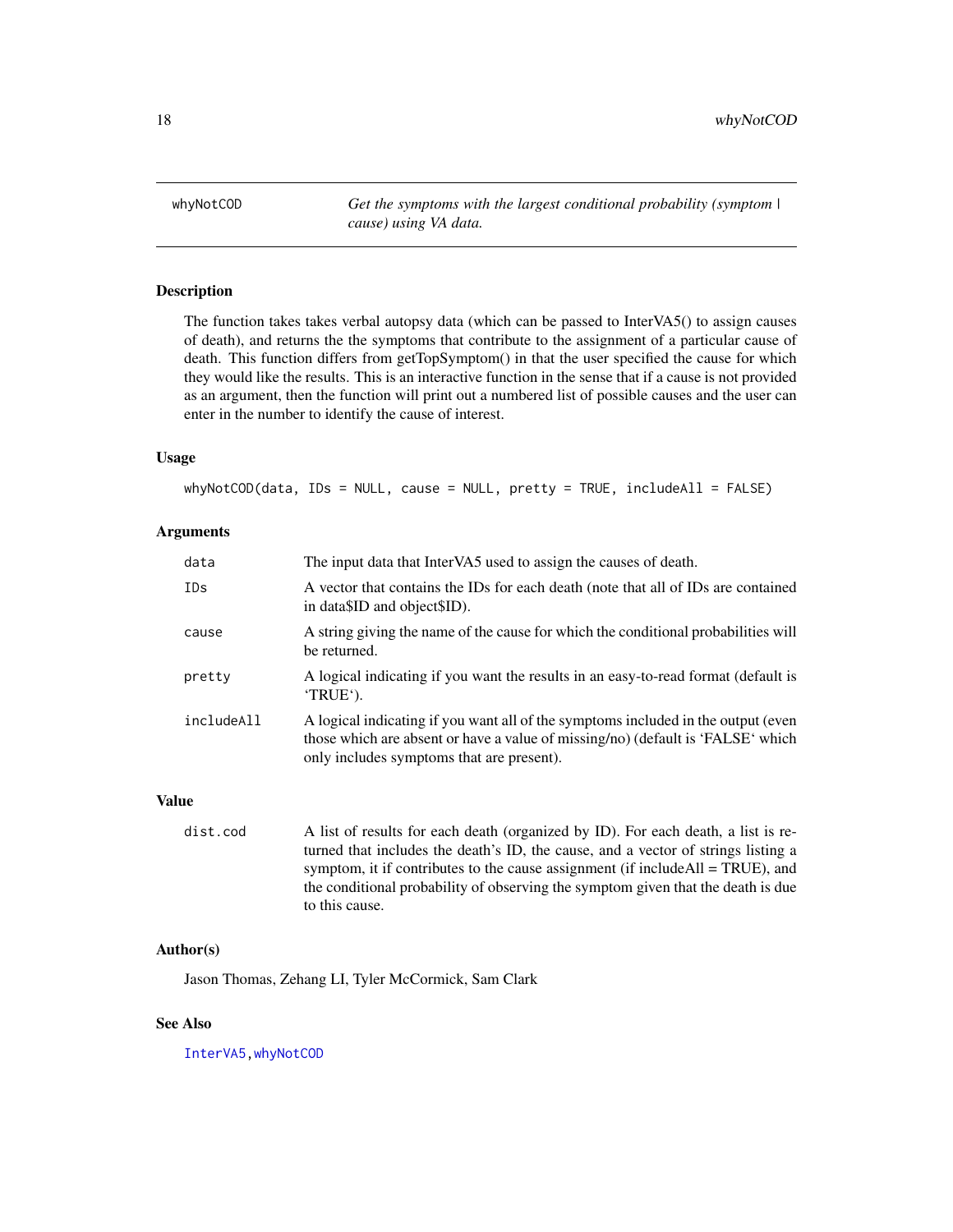# whyNotCOD 19

# Examples

```
## Not run:
data(RandomVA5)
whyNotCOD(data = RandomVA5,
         IDs = RandomVA5$ID[1],
         pretty = TRUE,
         includeAll = FALSE)
data(causetextV5)
causetextV5[22, 2]
whyNotCOD(data = RandomVA5,
         IDs = RandomVA5$ID[1],
         cause = causetextV5[22, 2],
         pretty = TRUE,
         includeAll = FALSE)
```
## End(Not run)